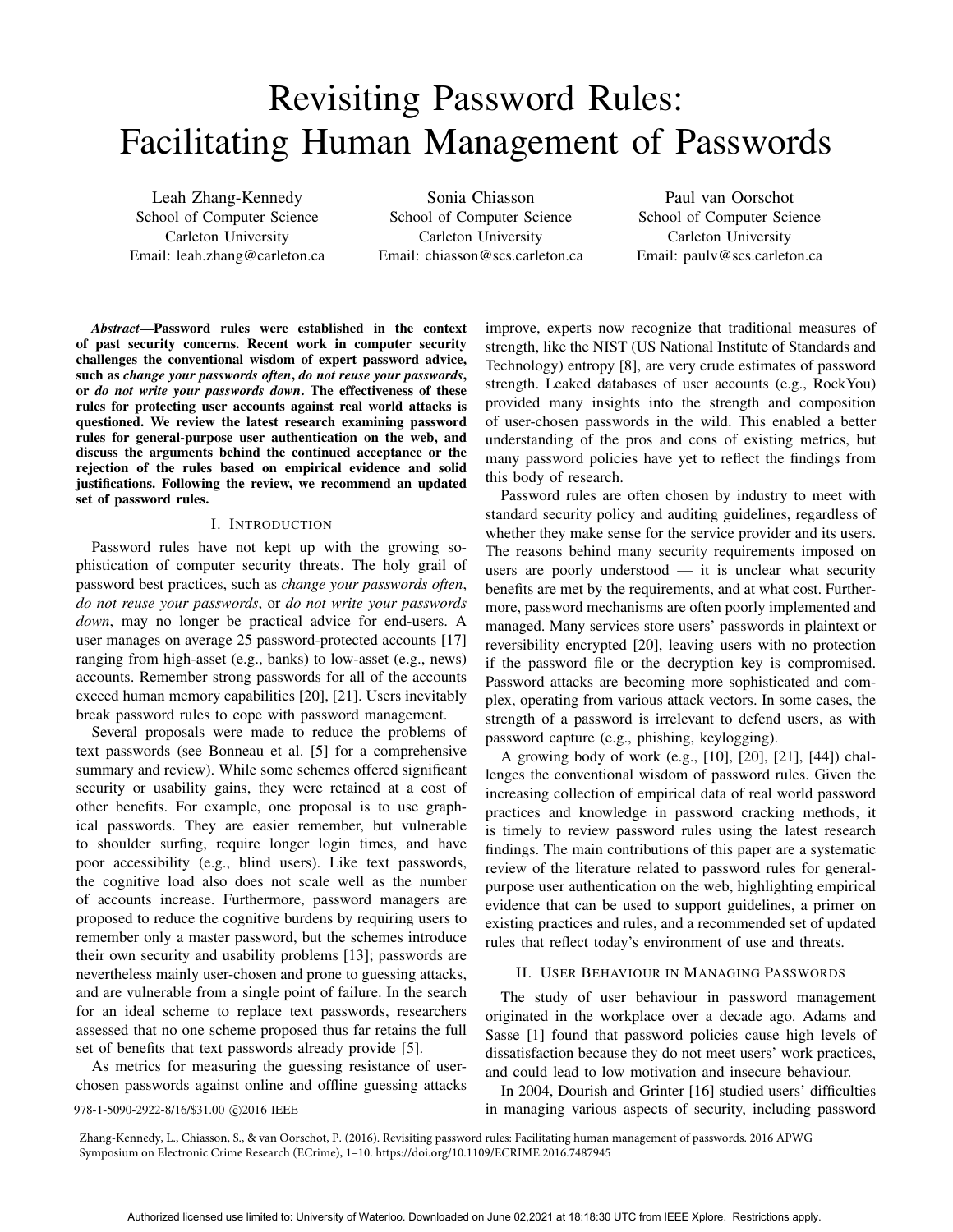management. Many users created passwords based on personally identifiable information. Similarly, Riley [34] found that users used meaningful words and numbers to create passwords, despite of knowing that they may be insecure. To cope with memorability challenges, users commonly select passwords composed of semantics and concatenated character strings or numbers (e.g., Password123), character substitutions (e.g., '@' for 'a'), and common passwords (e.g., qwerty). They also reuse a small set of passwords between various types of accounts and never change them unless required by the site. Gaw and Felten [22] found similar patterns of password reuse across multiple accounts; password reuse became more frequent when people accumulated more accounts because they did not create more passwords. It is unsurprising that password reuse makes remembering passwords easier. In 2007, Florêncio and Herley  $[17]$  found that the average web user manages 25 password-protected accounts with just 6.5 passwords shared between them. During the same year, Gross and Rossum [23] studied users' knowledge of security in an organizational context and analyzed users' perspectives on security management. They challenged the conventional view that users are the "weakest link" in computer security, and argued that users often have sophisticated coping strategies regarding sensitive information. In a 2007 study, Singh et al. [37] found that password sharing is common among couples, and Kaye [26] found in 2011 that approximately 20% of users reported sharing an email password with colleagues. Stobert and Biddle [38] confirms that most users cope with demanding password tasks by reusing passwords and writing them down. Coping behaviours do not stem out of users' ignorance of best password practices, but involve perceptive behaviours and careful self-management of user resources [38], [39].

A body of work supports that users' mental model of password security could impact usability and have negative consequences on security. A *mental model* is a simplified internal concept of how something works in the real world [14]. Camp [9] developed five conceptual models of security using analogies and metaphors: physical security, medical infections, criminal behaviour, warfare, and economic failure. In 2007, Asghapour et al. [3] performed a formal evaluation of Camp's conceptual models in a card sorting experiment. Findings suggest that gaps exist between the mental models of expert and novice users. In 2010, Wash [41] identified eight "folk models" of hackers and viruses. He found that users rely on these models to decide what security advice to follow and which security software to use. A qualitative study by Ur et al. [39] found that many weak passwords result from users' misconceptions about password strength. When making choices about password practices, inaccurate mental models can significantly influence user behaviour.

A study by Gaw and Felten [22] observed that users severely underestimate the guessability of their passwords due to the perception that attacks are carried out manually by humans instead of automated tools. Users often fail to recognize that personal information and dictionary words are easily guessable given enough computing power and a large number

of guesses. Zhang-Kennedy et al. [45] found that users' mental models of password attacks revolved around targeted attacks, which influences how they choose passwords and their understanding of a strong password. In 2009, an insightful paper by Herley [24] proposed that users (rationally) reject security advice because it offers poor cost-benefit tradeoffs. Users could intentionally ignore good password advice if they believe the benefits are moot.

## III. PASSWORD RULES

The intended security goal for password rules is to prevent users from choosing easy-to-guess passwords, and to guide users toward secure password management. An early example of comprehensive guidelines can be found in The Password Management Guide [7]. Today, several rules are automated as a password strength policy used to regulate password length and composition. Other password policies include blacklists (proactive password checking), password expiration/aging, rate-limiting, and lockout policies.

The most common password rules that users encounter fall into two categories: Password strength rules are enforced when a password is created, and password management rules guide users toward secure handling of passwords.

## *A. Strength rules*

- R1 *Length:* A password length policy prevents users from choosing passwords that are too short. Password policies typically require a length of at least 6 to 8 characters. There is considerable variability, where some websites may require a shorter length (e.g., a 4-digit PIN) while others enforce longer passwords (e.g., at least 8 characters or an exact length).
- R2 *Composition:* A password composition policy prevents users from choosing passwords that are too simple. It enforces rules about what types of characters can be used. A password composition policy typically require passwords that contain characters from one or more of the following sets:
	- Uppercase characters
	- Lowercase characters
	- Base 10 digits
	- Non-alphanumeric ASCII characters

A very loose policy may only insist on a minimum composition (e.g., numbers only), while others enforce a more complex composition (e.g., uppercase and lowercase letters, numbers, and special characters). It is suggested that varying complex rules across multiple sites could make cross-site password sharing more difficult [18], but there is little evidence to support that this is the primary purpose of a composition policy.

R3 *Blacklist:* Some sites prohibit the use of dictionary words due to the susceptibility of human-chosen passwords to dictionary password guessing attacks (attackers use dictionary lists or high probability candidate passwords for guessing). Others enforce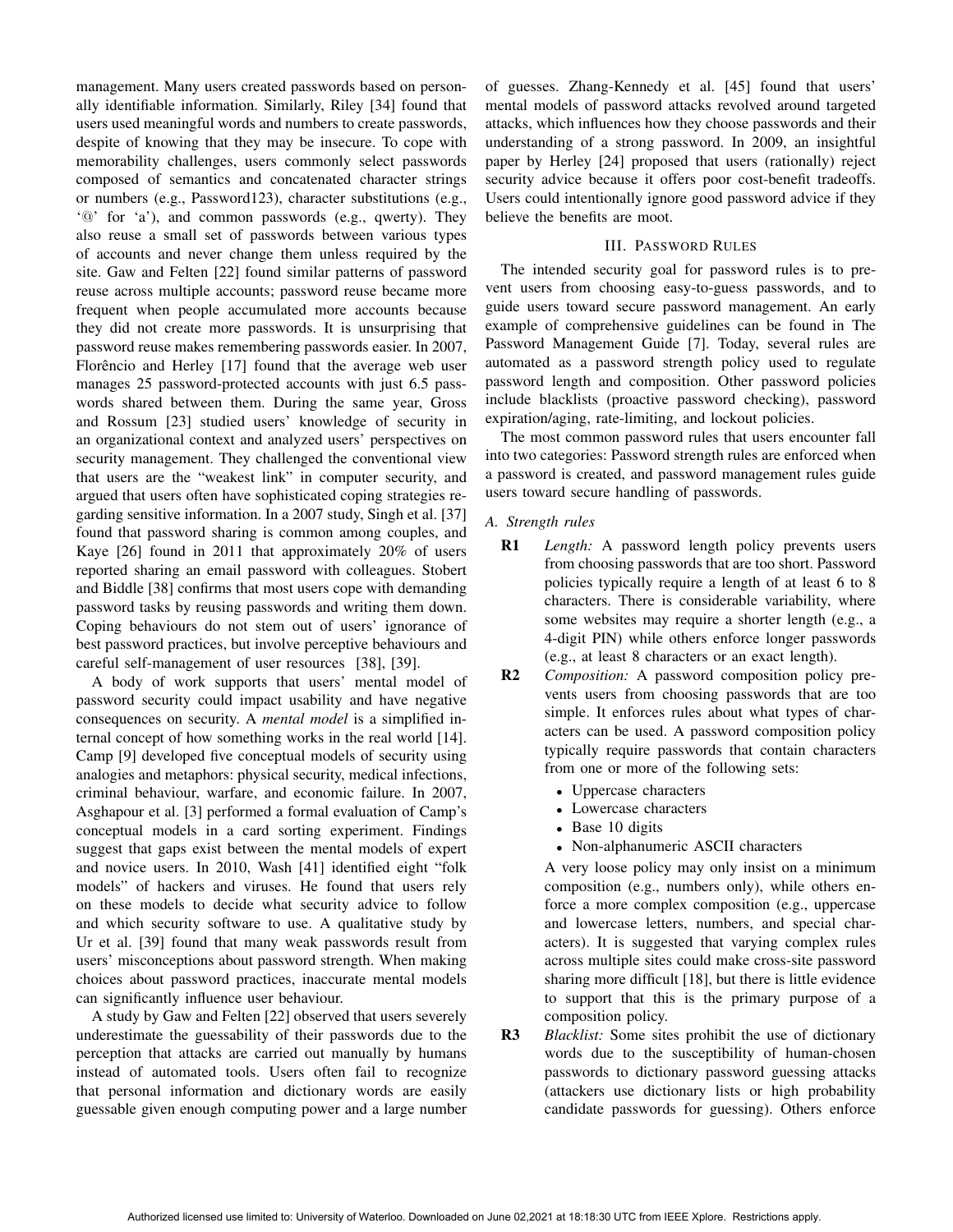this rule by banning the use of the most common passwords. For example, users could be banned from choosing passwords from a blacklist of the top 1000 frequently used passwords. Typically, lists of the most commonly used passwords are obtained from leaked datasets (e.g., RockYou).

Although password strength policy can help to protect against guessing attacks, it cannot protect users against password capture by malware, social engineering, or physical observation.

## *B. Management rules*

R4 *Change-it-often:* A password expiration or *password aging* policy requires users to change their passwords at a set interval (e.g., every 90 days). Regular password change is recommended by NIST [35]. The historical security intent is to protect users from the risk of undetected password compromise over a length of time [10], [20]. The longer a password is used for authentication purposes, the higher the probability of exposure to attackers. Presently, password expiration is rarely enforced among general-purpose websites [18], but are commonly used by government and academic institutions.

R5 *Do-not-reuse:* The number of passwords that a single user manages increases with every account sign-up. When passwords are reused across multiple accounts, an attacker who is able to compromise one site can leverage the same password reused on another site. Bonneau and Preibusch [6] observed that low-asset sites such as news websites tend to have poor security, which could compromise high-asset sites due to password reuse. It is suggested that composition polices make reuse more difficult [18], but they do not directly prevent reuse. Password policies across different sites are diverse; a single password policy is only relevant on the site that enforces it.

R6 *Do-not-write-it-down:* Users are advised to never write down their passwords. The original security intent of this rule is to prevent local attacks from friends, co-workers, family, or other on-site observers. Although plain text passwords should never be stored on unprotected computers with network access, writing down paper copies of passwords may not pose a serious security risk [10].

R7 *Do-not-share-it-with-anyone:* Users are advised to not share their passwords with anyone. The security reasons seem obvious, but user practice indicates that passwords are frequently shared with close family members and colleagues. Some security experts [10], [38] argue that password sharing may be appropriate under certain circumstances, such as during account recovery or in an emergency situation.

## *C. Enforcement of password rules across the web*

The enforcement of some minimum password length appears to be the only consistent aspect of password requirements on the web [6]. A 2010 study [18] of password policies across 75 different websites found no standard or preferred policy. The strength of password policies is enormously diverse. Some sites will accept simple six-character passwords, while others require more advanced rules. There appears to be no correlation between policy strength and the security needs of the site. Password policy decisions are made independently at different sites. Therefore, they do not help with password management across multiple accounts.

Florêncio and Herley [18] suggest that the reason behind strong policies lies not within greater security concerns, but in greater insulation from the consequences of poor usability. Bonneau and Preibusch's empirical study of password implementations [6] reveals that business incentives for offering password-protected accounts where there is little security need are driven by the desire to collect user information and to establish a feeling of trust with users through account registration. Furthermore, Inglesant and Sasse [25] suggest that passwords are encountered in many ways in the workplace beyond authenticating for a service or a device, but existing password policies do not reflect this trend. They caution that strict password policies could actually decrease security as users adopt insecure coping strategies. At the other extreme, many online services have incentives to avoid complex password policies that impose a strain on usability because they wish to avoid a poor user experience.

### IV. SECURITY BENEFITS VS. USABILITY BURDENS

In this section, we review the latest work examining password rules, and discuss the arguments behind the continued acceptance or the rejection of the rules based on empirical evidence and solid justifications.

#### *A. Strength rules (length, composition, and blacklist)*

The intent of a password length and composition policy is to force all users to comply with a minimally strong password [18]. Traditionally,  $L_{min}Log_2C_{min}$  [18] is used to measure the strength of a policy in bits, where  $L_{min}$  meets the minimum required length, and  $C_{min}$  meets the minimum cardinality of characters. For example, a password policy that takes only lowercase letters  $(a - z)$  with a minimum length requirement of 6 characters has  $L_{min} = 6$  and  $C_{min} = 26$ . In comparison, a password policy that takes uppercase and lowercase letters  $(a - z, A - Z)$ , and digits  $(0 - 9)$ , with a minimum length requirement of 8 characters has  $L_{min} = 8$ and  $C_{min} = 62$ .

This approach is criticized for not factoring in weaknesses of user-chosen passwords. To give a representative example of the problem, consider a random 6-character password, wduopv, using lowercase letters that belongs to a 28-bit policy, and compare it to a human constructed 8-character password,  $Pa$w0rd$ , that belongs to a 52-bit policy using uppercase and lowercase letters, digits, and non-alphanumeric ASCII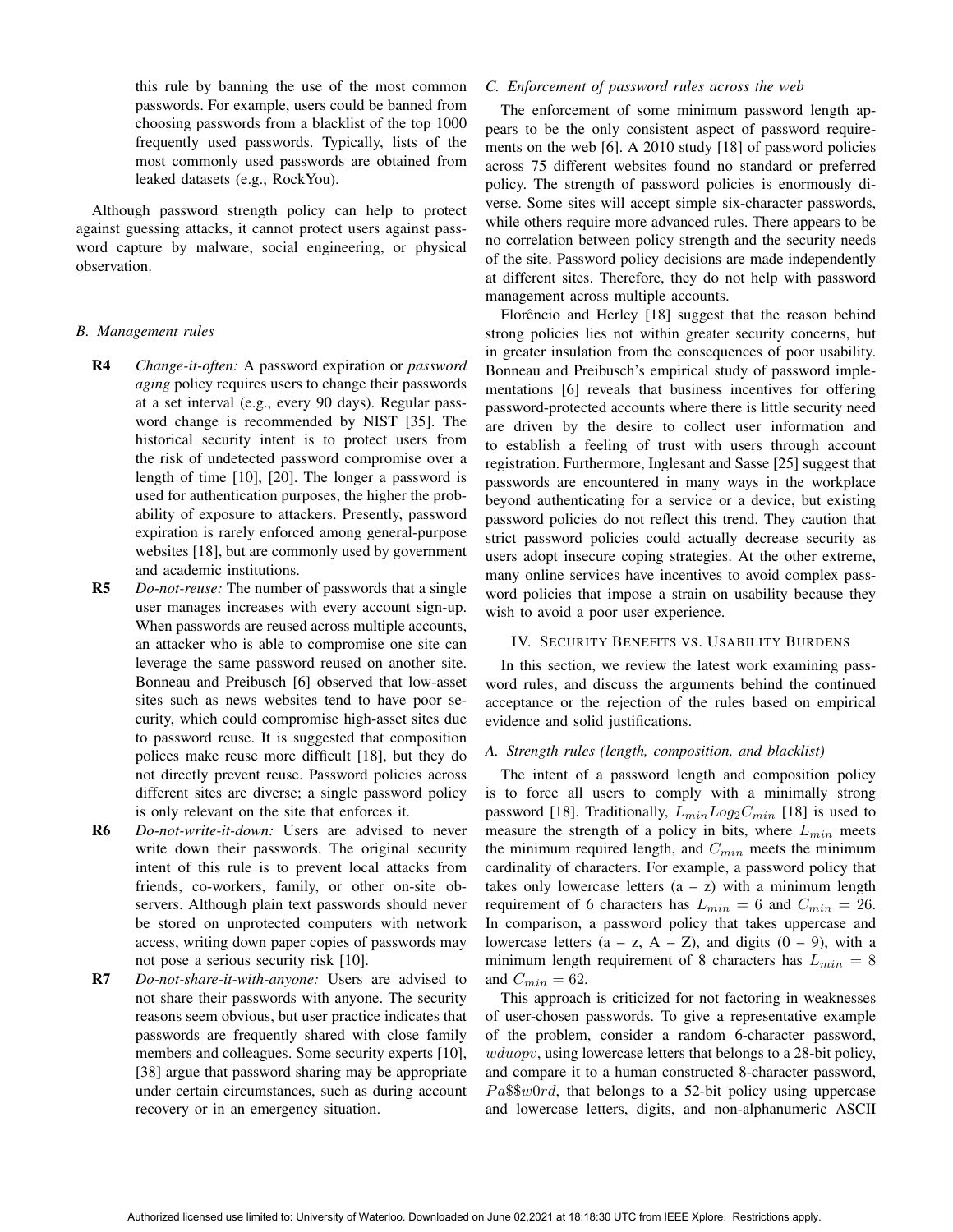characters. Presumably, the stronger policy would result in passwords that better resist a guessing attack, but this is obviously not the case. On the contrary, analysis of real world leaked datasets reveals that users are more likely to choose common, predictable (therefore more guessable) passwords. Relying solely on entropy oversimplifies how passwords withstand guessing attacks.

Historically, the NIST guideline [8] based on the Shannon Entropy was used for estimating password strength, and was the basis for creating password policies. The Shannon entropy measures the amount of information that is unknown to the attacker due to random variables, but studies [27], [42] show that it is only useful when all events are equally probable. Recent work [4], [42] on how passwords stand up to guessing attacks reveal that  $L_{min}Log_2C_{min}$  is a very poor estimate of guessing resistance because many user-chosen passwords are selected from a highly skewed distribution. The NIST guideline overestimates the security of certain passwords that may be cracked quickly.

*1) Online vs. offline attacks:* Length and composition policies help users choose stronger passwords [28], but they also increase annoyance and fatigue [36]. The question comes down to what should be the minimal strength required to protect the majority of user accounts? Florêncio et al. [20] argue that there is an enormous gap between the guessing resistance needed to withstand online and offline attacks. For example, in a conceptual model of the number of guesses a password would withstand over a 4-month campaign, a password in an online attack may need to withstand only  $10^6$ guesses, while a password in an offline attack may need to withstand at least  $10^{14}$  guesses. These thresholds for probable safety differ by 8 orders of magnitude. The authors argue that user effort spent on meeting strength requirements set by policies that fall between the two thresholds is entirely wasted to prevent offline attacks. Additionally, they argue that offline attacks occur in much more narrow circumstances compared to online attacks. Online attacks can be easily mounted by anyone at any time, although the number of guesses could be limited by lockout and rate-limiting policies. An offline attack scenario only occurs when a password file is leaked, goes undetected, and the passwords are hashed and salted. Otherwise, simpler attack methods can be used. For example, if the password file contains clear text, is hashed but not salted, or reversibility encrypted, then password cracking is either not necessary (attacker has the clear text password or the decryption key) or a simple rainbow table lookup of hashed passwords would suffice.

The exact effect of a strength policy on guessing resistance is difficult to measure because collections of passwords created with and without a policy could not yet be directly compared [20]. Although present measurements are not ideal, several studies provide insightful observations on the effect of password strength policies on password guessability. In a large-scale study of 70 million passwords [4], Bonneau found that user-chosen passwords provide roughly equivalent security to 10-bit random strings against online attacks, where an attacker who mounts 10 guesses per account will compromise around 1% of accounts. Furthermore, user-chosen passwords provide the equivalent to roughly 20-bit random strings against offline attacks, where an attacker performs unrestricted brute-force aiming to break half of all accounts. Kelley et al. [27] studied 12,000 passwords collected under seven composition policies of varying strength, and used a variety of cracking algorithms to evaluate their guessing resistance. They found that the best composition policy at resisting guessing attacks depends on how many guesses an attacker will make. After  $10^{13}$  guesses, there is a huge variation in how passwords withstand guesses from standard algorithms. In the experiment, study condition *basic-length-16* passwords (i.e. at least length 16) faired better than *comprehensive-length-8* passwords (i.e. lowercase, uppercase, digits, and special characters of at least length 8) at one trillion guesses. At fewer than 10<sup>6</sup> guesses, however, passwords created under different policies are similarly vulnerable. 40.3% of passwords under several policies such as *basic-length-8*, *basic-length-16*, and *comprehensive-length-8* were successfully cracked. A study by Mazurek et al. [31] examined 25,000 university passwords created under a *comprehensive-length-8* policy that checks against a dictionary. They found that the success rates for guessing is minimal before  $10^7$  guesses, but drastically increases by  $10^{14}$ guesses (48% of accounts were cracked). Participants found it most difficult to meet comprehensive-length-8 requirements, suggesting that a policy requiring longer length instead of more complexity is a more usable approach.

*2) Delayed response and account locking:* Delayed response and account locking policies are common countermeasures against online guessing attacks. The number of guesses that an attacker could attempt in a reasonable time can be controlled by a delayed response policy that incrementally slows the system response after a number of failed login attempts. Furthermore, the number of online guesses could be limited by a lockout policy that restricts access after a number of failed login attempts. Florêncio et al. [19] suggest that even a relative weak password from a 20-bit policy may suffice to prevent online attacks when a lockout policy is in place. In practice, however, Bonneau and Preibusch [6] found that few sites prevent ongoing guesses even after 100 failed logins.

The main concern with implementing an account locking policy is denial of service attacks. To prevent automated programs from submitting many false logins, Pinkas and Sander [32] introduced an authentication scheme where users are required to pass Automated Turing Tests (e.g., CAPTCHAs) before starting the authentication process, which significantly raises the cost of online guessing attacks.

The primary usability concern is that account locking and delayed response policies cause inconvenience to legitimate users. The usability of the scheme proposed by Pinkas and Sander [32] was improved by van Oorschot and Stubblebine [40] using a history-based login protocol to enable fewer Automated Turing Tests to legitimate users and allowing greater flexibility with protocol parameter customization for particular situations and users. Further, Alsaleh et al. [2]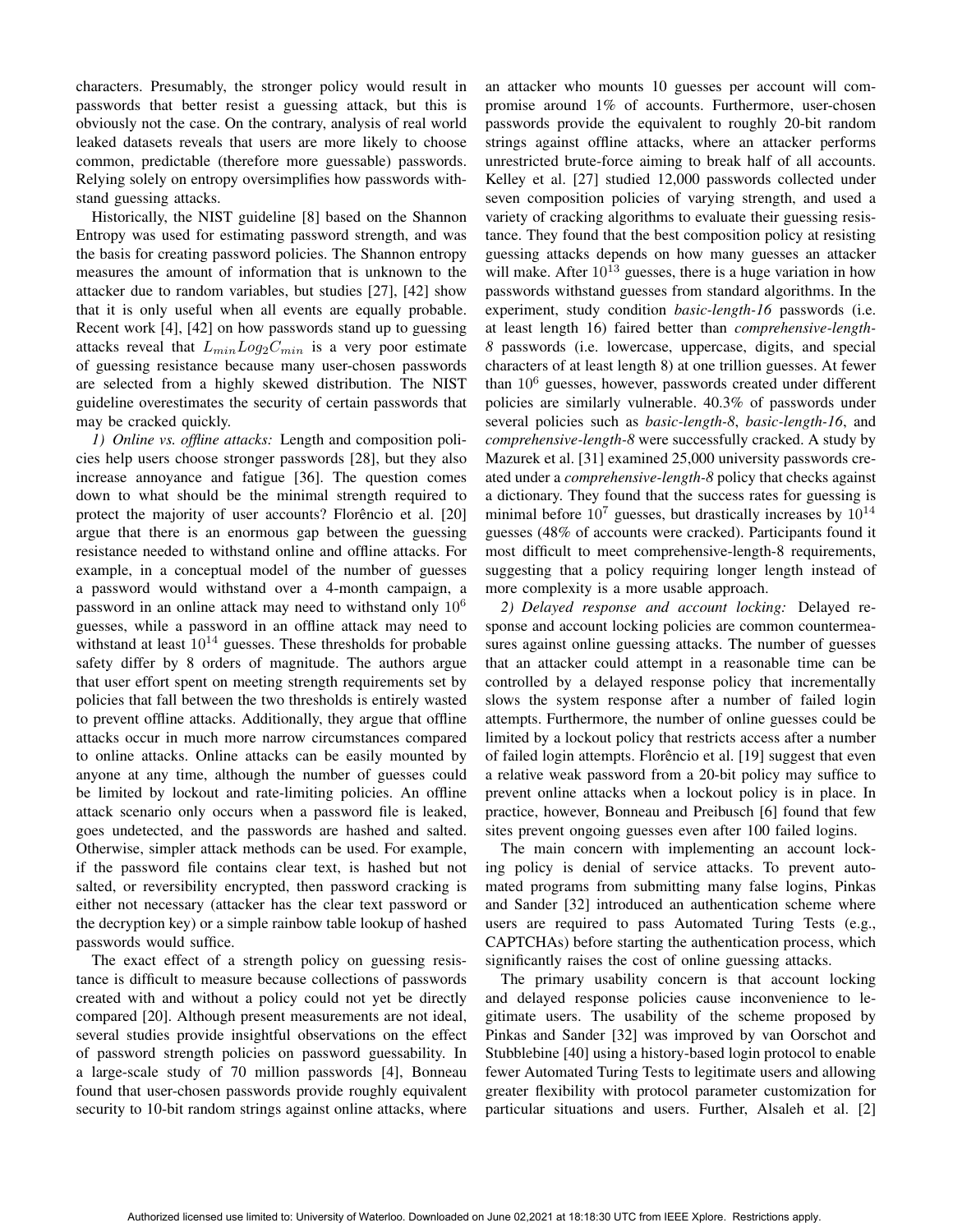raised inadequacies of past protocols to address large-scale online dictionary attacks and introduced a Password Guessing Resistance Protocol (PGRP) that limits the number of login attempts from unknown remote hosts while allowing several failed login attempts from known frequently-used machines belonging to legitimate users.

*3) Blacklist:* Restricting the use of dictionary words and frequently used passwords prevent users from choosing a password that is common and therefore easily guessed. Weir et al. [42] found that a significant improvement in the security of a system could be obtained with even a moderately sized blacklist. At  $10^6$ , a blacklist seems to be of a practical size in terms of usability because the list only restricts the most common choices among users. A larger list of approximately  $10^{14}$  would be required to protect users against offline attacks, but this would cause a much greater inconvenience [31].

#### *B. Change-it-often rule*

A password expiration policy forces users to change their password at a set interval. Presumably, it would prevent access to an account by an attacker who has obtained a user's old password. However, little empirical evidence exists to support its effectiveness. A study of password expiration conducted by Zhang et al. [44] in 2010 showed that forced password expiration was not as effective as previously believed. The study used a dataset of password histories of 7700 defunct ONYEN accounts, a single-sign-on system at the University of North Carolina. They analyzed which user-selected replacement passwords prevented the attacker's continued access. The study found that previous use of syntactic transforms in selecting passwords is a strong indicator of their future use. Leveraging patterns in subsequent user-chosen passwords, the researchers developed a transform-based algorithmic framework by which an attacker could search for a user's future password given an old one. The search tree of the algorithm considers a depth of up to 18 characters. A search begins at the root with an input such as password. Upon visiting a node, the last transform in the corresponding sequence is applied to the output of its parent node (so the input becomes pa\$sword, and so on). The algorithm considers various sets of transforms like the number of character insertions, deletions, block moves, or string replacements.

The results for successfully guessing newly chosen passwords from old ones using the algorithmic framework are alarming. In online attacks, 17% of accounts were cracked with fewer than 5 guesses. In offline attacks, they guessed 41% of new passwords in just under 3 seconds per account. Although the study addresses implications for attacks occurring both online and offline, the work suggests that expiration policies are more beneficial to mitigate offline attacks because an online attacker gets much fewer guessing attempts (but attacks are easily mounted). However, Florêncio et al. argue that offline attacks occur in limited circumstances, as discussed in Section IV-A1. Expiration policies also do not help with password capture.

In a theoretical analysis quantifying the security advantages of password aging policies, Chiasson and van Oorschot [12] suggest that the optimal security benefit is relatively minor and outweighed by the negative usability impact that users experience. Additionally, the high predictability new passwords from knowledge of the old [44] suggest that imposing password aging policies on users is ineffective in meeting the intended security goals.

#### *C. Do-not-reuse rule*

The do-not-reuse rule prevents the following scenario: the user shares a password between account A and account B. If an attacker obtains the password from account A and knows the username of account B, both accounts could be compromised under the same password. Das et al. [15] examined several leaked password datasets to measure password reuse across Internet sites. The found that 43% of users directly reused passwords between sites, and that 19% of users used passwords that are substrings of one another from different accounts. Exact reuse is mitigated by different policies across sites. However, users used predictable strategies to work around the different policies. For example, they often make small edits to a common passphrase, such as adding a number "1" to the end of a password. Using a cross-site password guessing algorithm developed by Das et al. [15], they were able to guess approximately 10% of the non-identical password pairs in less than 10 attempts, and approximately 30% of such pairs in less than 100 attempts. The study confirms that password reuse is common, and identifies it as a serious security vulnerability.

Many studies [17], [36], [38] show that a significant number of users reuse their passwords across accounts. Given that reuse will likely be a part of users' password management coping strategy, a number of recent research papers inquire whether password reuse could be a sensible part of password portfolio management. Florêncio et al. [21] argue that the donot-reuse rule ignores that fact that users have limited abilities to manage a large number of accounts. Ideally, a user with N accounts chooses  $N$  strong passwords. An active web-user may have a hundred or more password-protected accounts. Therefore, the effort required to manage a portfolio of N passwords, each with strength  $S$  of  $log S$  bits, appears to be NlogS, but this estimate is an oversimplification. Beyond remembering  $N$  passwords, there is an additional memory burden of remembering which password matches which account. The number of bits to be remembered to manage a portfolio of  $N$  passwords, each of  $log S$  bits, now become  $NlogS + log(N!)$ , where there are N! possible mappings of N unique passwords to accounts that use  $log(N!)$  bits. Using this model, assuming that a user who chooses a random password of 40 bits for each of the 100 accounts will have to remember 4525 bits of information. It is a burden that far exceeds human memory capabilities. Reusing passwords, therefore, helps to reduce this unreasonable memorability burden.

The authors also consider attack vectors where the compromise of one account could leak to others sharing the same password. Potential threats include phishing, password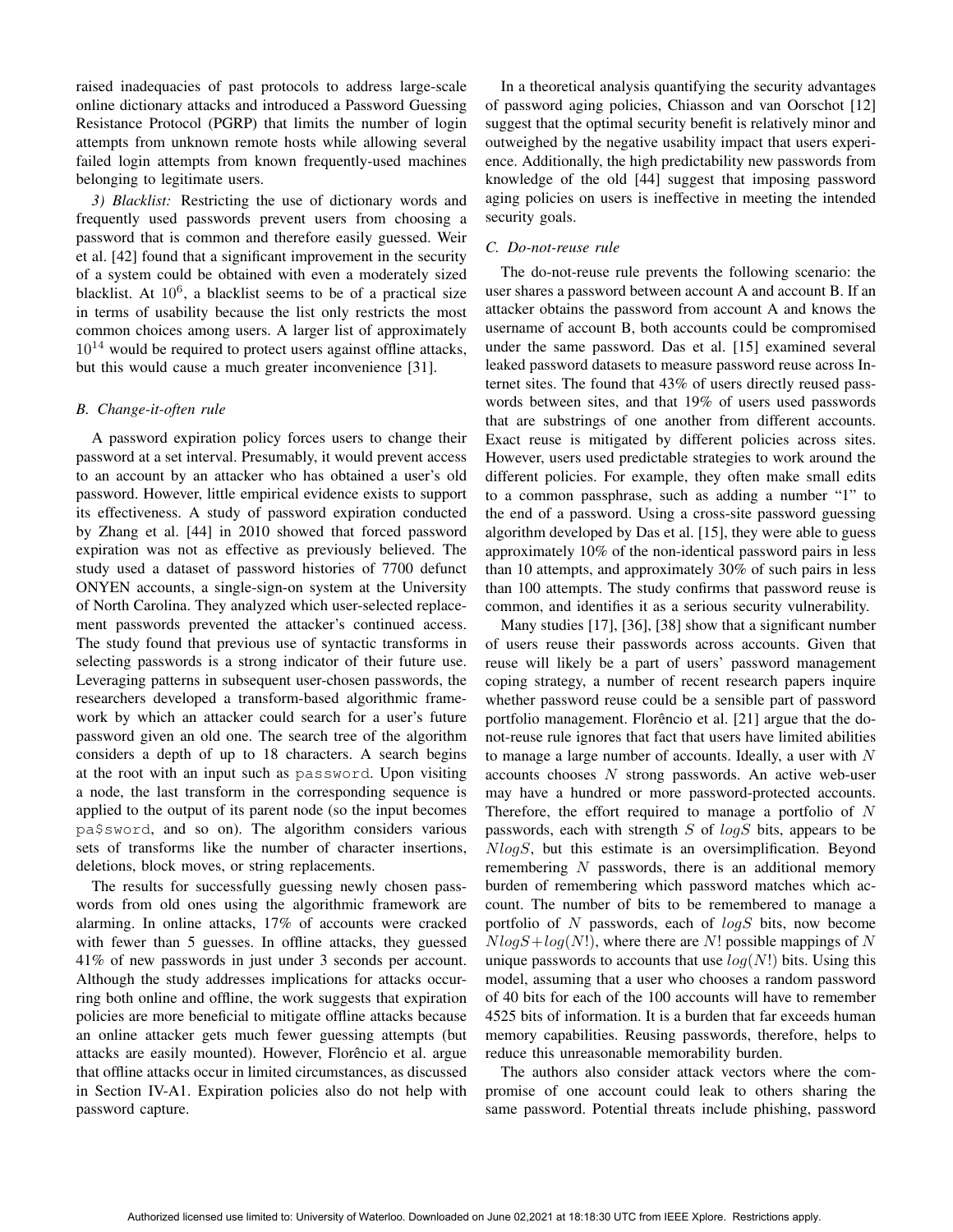| <b>Password Rules</b>                                                              |                                         | <b>Usability Cost</b>                                                                                                              |                                                                                                   |                                                                                              |                                                                                                                                       |  |  |
|------------------------------------------------------------------------------------|-----------------------------------------|------------------------------------------------------------------------------------------------------------------------------------|---------------------------------------------------------------------------------------------------|----------------------------------------------------------------------------------------------|---------------------------------------------------------------------------------------------------------------------------------------|--|--|
|                                                                                    | <b>T1</b><br>Password<br>capture        | <b>T2</b><br>Online<br><b>Password</b><br>Guessing                                                                                 | <b>T3</b><br><b>Offline</b><br><b>Password</b><br>Guessing                                        | <b>T4</b><br><b>Targeted</b><br><b>Password</b><br>Guessing                                  |                                                                                                                                       |  |  |
| <b>Strength Rules</b><br>R1 Length<br><b>R2</b> Composition<br><b>R3 Blacklist</b> | None [25].                              | Mitigates online<br>guessing attacks<br>if a moderately<br>strong strength<br>policy with a<br>lockout policy<br>is enforced [20]. | Reduces success<br>rates of offline<br>attacks if a<br>very strong<br>policy is<br>enforced [20]. | A blacklist<br>protects users<br>from choosing<br>the most<br>predictable<br>passwords [20]. | Moderate to<br>withstand online<br>attacks. High to<br>withstand offline<br>attacks $[20]$ .<br>Causes annoyance<br>and fatigue [36]. |  |  |
| R <sub>4</sub><br><b>Change-it-often</b>                                           | Minimal<br>to none<br>$[12]$ , $[25]$ . | Minimal effect [10], [12]; users are likely to use a predictable<br>variation of an old password [44].                             | High; annoying for<br>users [10], [12], [25].                                                     |                                                                                              |                                                                                                                                       |  |  |
| R <sub>5</sub><br>Do-not-reuse                                                     | Minimal<br>to none<br>$[21]$ , $[24]$ . | Mitigates attacks on other accounts only if the password<br>is shared [10], [21], [24].                                            | Beyond cognitive<br>capacity for password<br>management $[20]$ , $[21]$ .                         |                                                                                              |                                                                                                                                       |  |  |
| R6 Do-not-<br>write-it-down                                                        | None [10], [24].                        |                                                                                                                                    |                                                                                                   | Only if the physical<br>or digital copy is<br>accessed [10], [24].                           | High cognitive cost;<br>forget passwords<br>$[10]$ , $[24]$ , $[38]$ .                                                                |  |  |
| R7<br>Do-not-share                                                                 | None $[10]$ .                           |                                                                                                                                    |                                                                                                   | Some risks from<br>the person sharing<br>with [10], [33].                                    | Moderate; Sharing is<br>necessary under<br>certain circumstances<br>$[10]$ , $[38]$ .                                                 |  |  |
| TABLE I                                                                            |                                         |                                                                                                                                    |                                                                                                   |                                                                                              |                                                                                                                                       |  |  |

THREATS MITIGATED BY EACH OF THE PASSWORD RULES AND THEIR ESTIMATED USABILITY COST

guessing, shoulder-surfing, system-side database compromise, and network channel compromise. Reuse is not relevant when all password-accounts are compromised (e.g., keylogger), or in situations where an attacker does not need to obtain the actual password (e.g., session hijacking). In an earlier paper, Herley [24] agrees that the risks associated with reuse appear to include only the cases where the user is phished, or if the user's credentials are stolen. If the attacker obtains the password by keylogging malware, both passwords could be captured regardless of whether the user reuses the same password. Therefore, he concludes that risk reduction is minor if the practice of password reuse is eliminated.

Password reuse may be a valuable coping strategy in balancing the allocation of user effort between accounts. To reduce the memorability burden, user effort should be unequally distributed across accounts, since not all accounts have the same security needs [21]. Stobert and Biddle [38] found that users are incorporating classifications of important (e.g., banking) vs. unimportant accounts (e.g., entertainment) as a part of their password management strategy. There is no empirical results quantifying the optimal classification of accounts, but many recommendations are made. Florêncio et al. [21] recommend strategic groupings of high value accounts with low probability of comprise, and low value accounts with high probability of compromise. Cheswick [11] suggests grouping accounts into three categories: no importance, inconvenient if stolen, or major problem if abused. Florêncio et al. [20] recommend grouping accounts based on potential personal and business consequences of account compromise.

## *D. Do-not-share rule*

The obvious security reason for the do-not-share rule is to maintain a one-to-one mapping between individual users and accounts. In practice, however, several studies show that passwords are frequently shared. A 2011 study [26] found that one-third of users shared their personal email password. Another study [37] found that couples often share passwords to manage money and as a demonstration of trust. Some argue that there are certain situations when password sharing is appropriate and even necessary. Sharing passwords could help with account unlocking issues if the user forgets his password [10], or if the user is unavailable to provide the password in emergency situations [38].

Pew Internet research [30] found that 30% of teens surveyed share passwords with a friend, boyfriend or girlfriend as a demonstration of trust and intimacy. In the event of a fallout, however, consequences include a vengeful ex or a former friend sabotaging the account spreading humiliating messages or scouring private messages for clues of disloyalty or infidelity [33]. This suggests that even though users are selective about which password to share and with whom [26], there is always some risks from the person with whom the user is sharing. Therefore, passwords should always be shared with caution and only when absolutely necessary.

## *E. Do-not-write-it-down rule*

Users are advised to never write down their passwords, but several security experts [10], [24] advocate that recording passwords on paper may not be a bad practice. Writing down passwords seems to have small security risks and a big usability gain. Cheswick [10] argues that in the presence of modern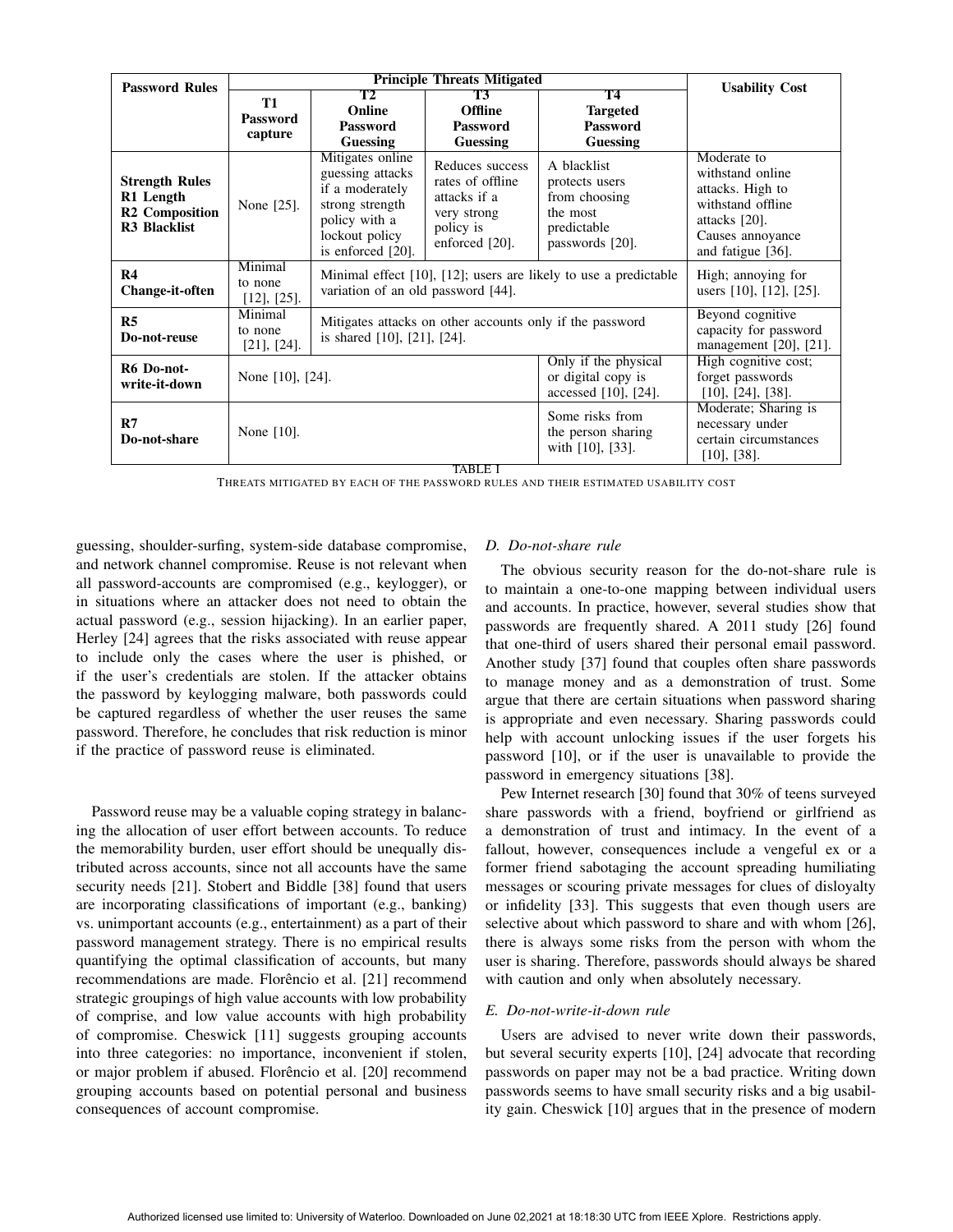attack models, the practice is relatively safe since most attacks are mounted remotely and are much more common than a "check-the-post-it" attack. Herley [24] argues that stopping users from writing down their passwords further increases the memorability burden with little security gain.

Shay et al. [36] found that the practice is more rare than other coping strategies like reusing and sharing passwords. Users are more likely to write down their passwords as a fallback strategy [38] rather than using it as a day-to-day coping strategy because it is inconvenient to carry paper copies. Storing passwords in plain view is a bad idea, but a password kept in a notebook at home is only vulnerable to those who have access. To make written passwords less vulnerable to close observers, users could record a password hint or clue instead of the actual password. A study by Stobert and Biddle [38] showed that many users practice this strategy. Alternately, users could store protected digital copies of their passwords that are convenient to access and easy to update, but systems that require a master password could be attractive targets for attackers, as the compromise of the master password enables access to all stored passwords.

## V. IMPLICATIONS OF PASSWORD RULES

In order to evaluate the practically of passwords rules, it is sensible to assess whether they help to address the principle security threats that users face, and weigh the potential security benefits against the usability costs. Table I provides a summary of the threats that each rule helps to protect. The main threats against passwords faced by users are [19]:

- T1 Password capture (e.g., phishing, keylogging, shoulder surfing)
- T2 Online password guessing (e.g., a online brute-force or dictionary attack on the user's account)
- T3 Offline password guessing (e.g., a offline bulkguessing attack on all accounts at the server)
- T4 Targeted (e.g., guessing based on user information).

## *A. Updated rules*

Our literature review suggests that most users break some, if not all of the password rules to cope with using text passwords. We explore how these rules could be adapted to a more manageable set that considers usability factors while maintaining security. The results of our analysis are summarized in Table II. Ultimately, many password rules involve a trade-off between security and user effort. The updated rules should be viewed as a work in progress rather than an absolute set.

Moderate strength rules (R1 *strength*, R2 *composition*, and R3 *blacklist*) are recommended. It appears that password strength policies protect users more efficiently against online brute-force attacks. Users have no control over a server compromise of password files. Therefore, the burden of resisting offline attacks should not be put on users. There is a chasm between the guessing resistance needed to withstand online and offline guessing attacks [20] and user effort spent between the two thresholds are wasted. Practical strength rules should focus on spending users' effort on creating passwords that

are strong enough to withstand online attacks; Florêncio et. al. [20] estimate that this is somewhere around  $10^6$  guesses. In an online attack, a minimal policy may be required with a supplementary lockout rule to restrict access after a few failed attempts. A lockout rule should account for repeated entries of the same password. They should be counted as one attempt since an attacker is unlikely to guess the same password twice, whereas it is common for a legitimate user to re-enter a password in case the first attempt contained a typographical error [10]. Therefore, counting repeat entries toward the lockout count only penalizes legitimate users while providing no added security benefit.

Mazurek et al. [31] found that demanding longer length provides greater security against current attacks compared to more complex policies that make creating and remembering a password more difficult. A short blacklist of the most common passwords is recommend to prevent users from choosing passwords that are easily guessed by dictionaries. Yan et al. [43] recommend mnemonic-based passwords, where a character (commonly the first letter) from each word of a memorable phrase is selected as the password. Mnemonic-based passwords are as memorable as naïvely selected passwords but as hard to guess as randomly chosen passwords [43]. Kuo et al. [29] caution that users should avoid selecting common phrases from popular sources because of the possibility that an attack dictionary could be compiled for mnemonic-based passwords. However, they conclude that building a comprehensive mnemonic dictionary is non-trivial due to the large search space of possible phrases. Consequently, it has lower success rates and less commonly deployed by attackers than regular dictionary attacks.

Users have misconceptions about how to interpret the strength of a password [45]. For example, some think pa\$\$w0rd is strong due to crude entropy-based estimates and a limited understanding of how password guessing attacks work. Educational feedback and communication could be provided to help users learn why their choices are bad. In one approach [45], users who learned from an infographic and comic-based password education material were able to successfully identify weak passwords, create strong and memorable sample passwords, and showed an understanding of how the various types of attacks work.

> *Updated R1-R3 – Create-strong-and-memorablemnemonic-passwords: Create strong and easy to remember passwords using original mnemonicphrases. Passwords should be at least 8 characters long and do not contain common passwords (e.g., '123456', 'password'), predictable character substitutions (e.g.,'pa*\$\$*w0rd'.), or dictionary words.*

In general, R4 (*change-it-often*) is not recommended. Forced password expiration causes extreme annoyance and fatigue for users and has few security benefits. It provides minimal protection against access to an account by an attacker who has captured the account's expired password [44]. Users tend to make simple modifications to an existing password (e.g.,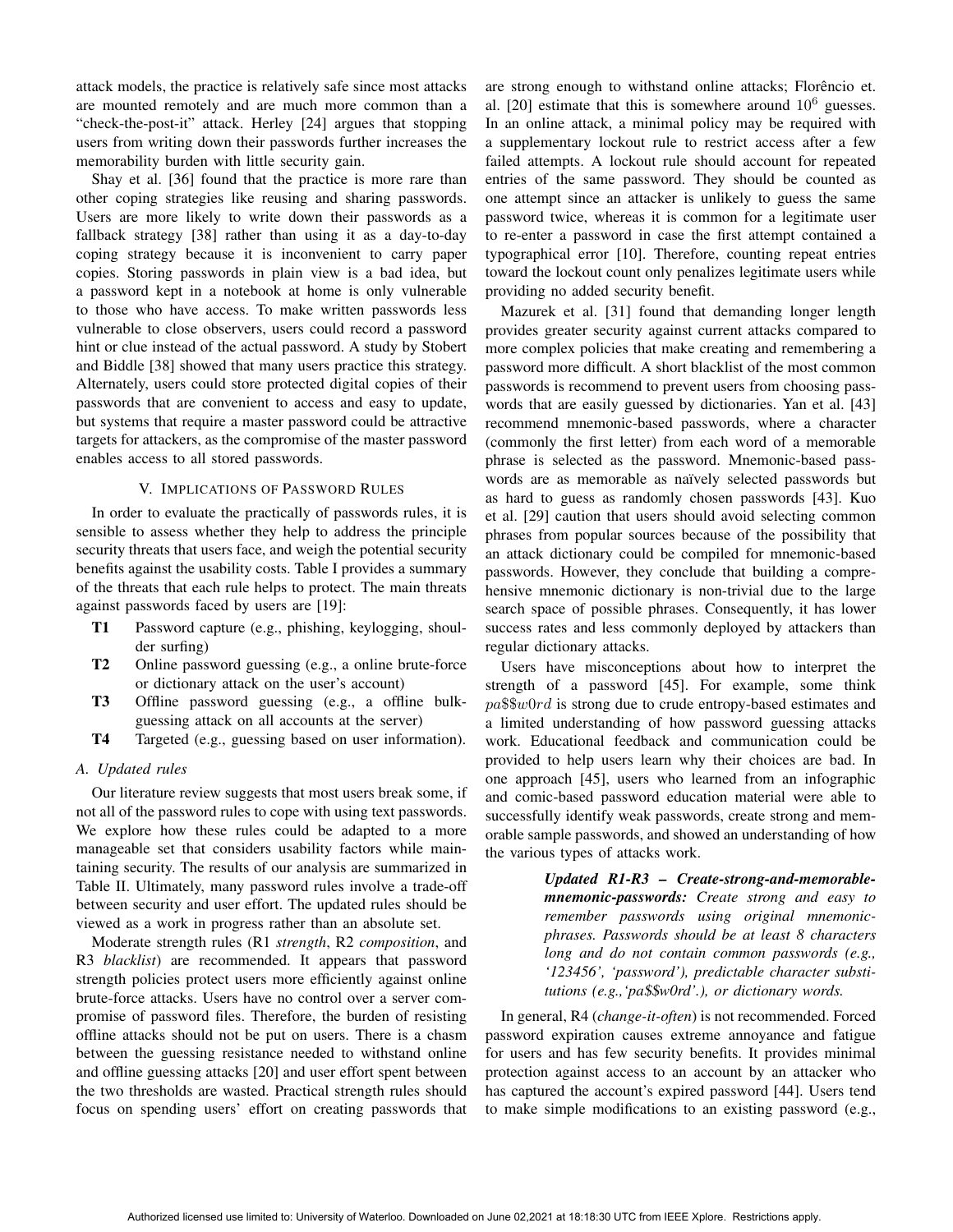| <b>Updated</b>                                                                          |                                                                              |                                                                                                                                                                                             | <b>Usability Cost</b>                                                             |                                                                                                                            |                                                                                                                                                            |  |  |  |
|-----------------------------------------------------------------------------------------|------------------------------------------------------------------------------|---------------------------------------------------------------------------------------------------------------------------------------------------------------------------------------------|-----------------------------------------------------------------------------------|----------------------------------------------------------------------------------------------------------------------------|------------------------------------------------------------------------------------------------------------------------------------------------------------|--|--|--|
| <b>Password Rules</b>                                                                   | <b>T1</b>                                                                    | T2                                                                                                                                                                                          | T3                                                                                | <b>T4</b>                                                                                                                  |                                                                                                                                                            |  |  |  |
|                                                                                         | <b>Password</b>                                                              | Online                                                                                                                                                                                      | Offline                                                                           | <b>Targeted</b>                                                                                                            |                                                                                                                                                            |  |  |  |
|                                                                                         | capture                                                                      | <b>Password</b>                                                                                                                                                                             | <b>Password</b>                                                                   | <b>Password</b>                                                                                                            |                                                                                                                                                            |  |  |  |
|                                                                                         |                                                                              | Guessing                                                                                                                                                                                    | Guessing                                                                          | Guessing                                                                                                                   |                                                                                                                                                            |  |  |  |
| <b>Updated</b><br>$R1-R3$<br>Create-strong-<br>and-memorable-<br>mnemonic-<br>passwords | None [20], [25].                                                             | Mitigates online<br>dictionary and<br>brute-force attacks<br>supplemented by<br>a moderately sized<br>blacklist and a<br>lockout policy.<br>$[19]$ , $[20]$ , $[43]$ ,<br>$[19]$ , $[42]$ . | Provides<br>improved<br>protection<br>against offline<br>attacks [43].            | Protects against<br>targeted attacks [43].                                                                                 | Moderate cost to<br>withstand online<br>attacks [4], [20].<br>Longer length<br>instead of more .<br>complexity is<br>more secure and<br>usable [27], [31]. |  |  |  |
| <b>Updated R4</b><br>Change-your-<br>password-well:                                     | Potentially<br>effective if a<br>password<br>compromise<br>is found $[10]$ . | Reduces the<br>chance of<br>ongoing<br>compromise<br>$[10]$ , $[20]$ .                                                                                                                      | Reduces the<br>chance of initial<br>or ongoing<br>compromise<br>$[10]$ , $[20]$ . | Reduces the<br>chance of<br>ongoing<br>compromise<br>$[10]$ , $[20]$ .                                                     | Moderate cost to<br>change password when<br>it is necessary $[10]$ .                                                                                       |  |  |  |
| <b>Updated R5</b><br>Strategically-<br>reuse-passwords                                  | Minimal to<br>none [21], [24].                                               | Mitigate attacks on high-value accounts; Reduces risks<br>between different account categories [10], [20], [21].                                                                            |                                                                                   | User cost is matched<br>to account value<br>(More effort is spent<br>on high-value accounts)<br>$[10]$ , $[20]$ , $[21]$ . |                                                                                                                                                            |  |  |  |
| <b>Updated R6</b><br>Keep-written-<br>down-passwords-<br>hidden                         | None [10], [24].                                                             |                                                                                                                                                                                             | Only if the physical<br>or digital copy is<br>accessed [10], [24].                | Reduces memorability<br>cost: Use as a fallback<br>strategy [10], [24], [38].                                              |                                                                                                                                                            |  |  |  |
| <b>Updated R7</b><br>Share-passwords<br>-with-caution                                   | None [10].                                                                   |                                                                                                                                                                                             | Some risks from<br>the person sharing<br>with [10], [33].                         | Reduces memorability<br>cost: Moderate burden<br>to change password<br>later [10], [38].                                   |                                                                                                                                                            |  |  |  |
| <b>TABLE II</b>                                                                         |                                                                              |                                                                                                                                                                                             |                                                                                   |                                                                                                                            |                                                                                                                                                            |  |  |  |

THREATS MITIGATED BY EACH OF THE UPDATED PASSWORD RULES AND THEIR ESTIMATED USABILITY COST

password1, password2, password3) when the password is changed, allowing attackers to guess the new password based on knowledge of the old password. Perhaps the only sensible time to force a password change is immediately after an account compromise is known, at which point users should be encouraged to select a distinct new password.

> *Updated R4 – Change-your-password-well: Change your password if you suspect that a service has been compromised. Create a new password that is not derived from a compromised password.*

R5 (*do-not-reuse*) is good advice, as the compromise of one account could affect other accounts protected with the same password. Although the security intention is good, Florêncio et al. [21] argue that this rule poses an impossible usability burden on users. As the size of a password portfolio increases without reuse, users cope by resorting to weaker passwords. Using weaker passwords only reduce the memorability burden slightly, as they also need to remember which password matches to which account. Therefore, password reuse may be a necessary coping strategy.

Security experts recommend dividing accounts into categories [11], [20], [21], but there is no consensus on the best way that this could be done. A general guideline appears to be that accounts should be categorized based on their importance, and that password reuse may be appropriate for low-assets

accounts that would cause no effect or only minor inconvenience for the user if they were compromised. The observation by Bonneau and Preibusch [6] that low-asset websites usually have poor security suggests that these passwords should not be shared with high-asset websites due to the risk of crosssite compromise. Since reuse is unavoidable and there is no empirical data suggesting the optimal way to categorize accounts, the best advice to give to users is perhaps:

> *Updated R5 – Strategically-reuse-passwords: Categorize accounts based on their importance. Use unique passwords for high-value accounts (e.g., banking). Only reuse passwords for low-value accounts.*

R6 (*do-not-write-it-down*) should be updated to reflect current practices. Many security experts (e.g., [10], [18]) argue that writing down passwords is relatively safe considering the primary attack models that users face today (See T1-T4). Most attacks are mounted remotely from an anonymous attacker rather than a local knowledgeable adversary. Writing down passwords is typically not a primary coping strategy [36], but a fallback strategy [38].

Passwords kept securely at home are fairly safe, as it is only at risk to someone who has on-site access. Therefore, disallowing writing of passwords carries almost no benefit. To make a written password less obvious, Cheswick [10]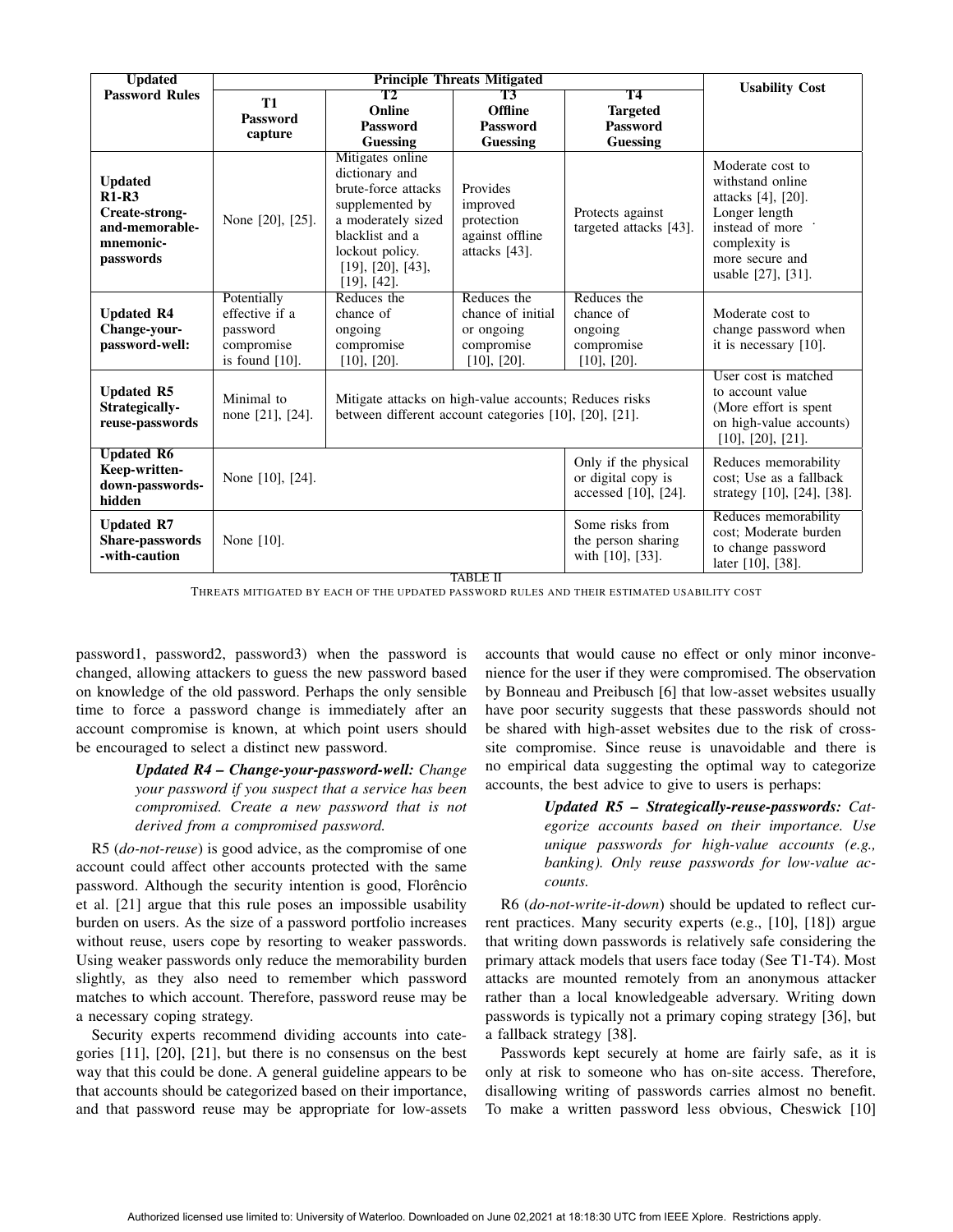recommends writing down a password hint. He suggests that storing passwords on the computer, such as in a password wallet, may be counter productive because they are prone to vulnerabilities on unsecured computers with network access.

> *Updated R6 – Keep-written-down-passwordshidden: Store written-down passwords or password hints in a secure place hidden from view.*

There are some risks associated with sharing a password with someone, especially if the relationship turns sour. However, some security experts (e.g., [10]) argue that the convenience associated with sharing a password with a trusted spouse for account recovery may outweigh the potential risks. Sharing passwords may also be necessary for emergency situations or in special circumstances (e.g., access to important information when the spouse is away).

> *Updated R7 – Share-passwords-with-caution Share passwords with family, friends, or colleagues with caution. Change your password when the sharing obligation ends.*

#### *B. Concluding Remarks*

Giving definitive password advice to users is difficult because exact trade-offs between security benefits and usability costs are hard to quantify. Our literature review provided an overview of which password rules are supported with empirical evidence and which are outdated. Based on available evidence, we suggested an updated set of password rules that consider both the security and usability implications. Our effort was in building realistic, practical password rules given the current environment. These rules should continue to evolve as more empirical data becomes available, rather than remaining stagnant or gradually creeping towards increasingly unusable variations in response to new threats.

#### **REFERENCES**

- [1] A. Adams and M. A. Sasse. Users are not the enemy. *Communications of the ACM*, 42(12):40–46, 1999.
- [2] M. Alsaleh, M. Mannan, and P. C. Van Oorschot. Revisiting defenses against large-scale online password guessing attacks. *Dependable and Secure Computing, IEEE Transactions on*, 9(1):128–141, 2012.
- [3] F. Asgharpour, D. Liu, and L. Camp. Mental models of security risks. *Financial Cryptography and Data Security*, pages 367–377, 2007.
- [4] J. Bonneau. The science of guessing: Analyzing an anonymized corpus of 70 million passwords. In *IEEE Symposium on Security and Privacy (SP)*, pages 538–552. IEEE, 2012.
- [5] J. Bonneau, C. Herley, P. C. Van Oorschot, and F. Stajano. The quest to replace passwords: A framework for comparative evaluation of web authentication schemes. In *Security and Privacy (SP), 2012 IEEE Symposium on*, pages 553–567. IEEE, 2012.
- [6] J. Bonneau and S. Preibusch. The password thicket: Technical and market failures in human authentication on the web. In *WEIS*, 2010.
- [7] S. Brand. Department of Defense password management guideline. Technical Report CSC-STD-002-85, U.S. Department of Defense, Computer Security Center, 1985.
- [8] W. E. Burr, D. F. Dodson, and W. T. Polk. NIST Special Publication 800-63: Electronic Authentication Guideline. Technical report, NIST: US National Institute of Standards and Technology, Gaithersburg, USA, 2006.
- [9] L. Camp. Mental models of privacy and security. *Technology and Society Magazine, IEEE*, 28(3):37–46, 2009.
- [10] W. Cheswick. Rethinking passwords. *Communications of the ACM*, 56(2):40–44, 2013.
- [11] W. Cheswick. Rethinking passwords, Accessed March 2015. http:// www.usenix.org/event/lisa10/tech/slides/cheswick.pdf.
- [12] S. Chiasson and P. C. van Oorschot. Quantifying the security advantage of password expiration policies. *Designs, Codes and Cryptography*, pages 1–8, 2015.
- [13] S. Chiasson, P. C. van Oorschot, and R. Biddle. A usability study and critique of two password managers. In *Usenix Security*, volume 6, 2006.
- [14] K. Craik and W. James. *The nature of explanation*. Cambridge University Press, 1967.
- [15] A. Das, J. Bonneau, M. Caesar, N. Borisov, and X. Wang. The tangled web of password reuse. In *Symposium on Network and Distributed System Security (NDSS)*, 2014.
- [16] P. Dourish, R. E. Grinter, J. D. De La Flor, and M. Joseph. Security in the wild: User strategies for managing security as an everyday, practical problem. *Personal and Ubiquitous Computing*, 8(6):391–401, 2004.
- [17] D. Florêncio and C. Herley. A large-scale study of web password habits. In *WWW '07: Proceedings of the 16th Internation Conference on World Wide Web*, New York, USA, 2007. ACM.
- [18] D. Florêncio and C. Herley. Where do security policies come from. In *Symposium on Usable Privacy and Security (SOUPS)*, 2010.
- [19] D. Florêncio, C. Herley, and B. Coskun. Do strong web passwords accomplish anything? *HotSec*, 7:6, 2007.
- [20] D. Florêncio, C. Herley, and P. C. Van Oorschot. An administrators guide to internet password research. In *Proc. USENIX LISA*, 2014.
- [21] D. Florêncio, C. Herley, and P. C. Van Oorschot. Password portfolios and the finite-effort user: Sustainably managing large numbers of accounts. In *Proc. USENIX Security*, 2014.
- [22] S. Gaw and E. Felten. Password management strategies for online accounts. In *Symposium on Usable Privacy and Security (SOUPS)*, pages 44–55. ACM, 2006.
- [23] J. B. Gross and M. B. Rosson. Looking for trouble: Understanding end-user security management. In *Proceedings of the Symposium on Computer Human Interaction For the Management of Information Technology*, page 10. ACM, 2007.
- [24] C. Herley. So long, and no thanks for the externalities: The rational rejection of security advice by users. In *New Security Paradigms Workshop (NSPW)*, 2009.
- [25] P. G. Inglesant and M. A. Sasse. The true cost of unusable password policies: Password use in the wild. In *Proceedings of the SIGCHI Conference on Human Factors in Computing Systems*, pages 383–392. ACM, 2010.
- [26] J. Kaye. Self-reported password sharing strategies. In *Proceedings of the SIGCHI Conference on Human Factors in Computing Systems*, pages 2619–2622. ACM, 2011.
- [27] P. G. Kelley, S. Komanduri, M. L. Mazurek, R. Shay, T. Vidas, L. Bauer, N. Christin, L. F. Cranor, and J. Lopez. Guess again (and again and again): Measuring password strength by simulating password-cracking algorithms. In *IEEE Symposium on Security and Privacy (SP)*, pages 523–537. IEEE, 2012.
- [28] S. Komanduri, R. Shay, P. G. Kelley, M. L. Mazurek, L. Bauer, N. Christin, L. F. Cranor, and S. Egelman. Of passwords and people: Measuring the effect of password-composition policies. In *Proceedings of the SIGCHI Conference on Human Factors in Computing Systems*, pages 2595–2604. ACM, 2011.
- [29] C. Kuo, S. Romanosky, and L. F. Cranor. Human selection of mnemonic phrase-based passwords. In *Symposium on Usable Privacy and Security (SOUPS)*, pages 67–78. ACM, 2006.
- [30] A. Lenhart, M. Madden, A. Smith, K. Purcell, K. Zickuhr, and L. Rainie. Teens, kindness and cruelty on social network sites: How american teens navigate the new world of" digital citizenship". *Pew Internet & American Life Project*, 2011.
- [31] M. L. Mazurek, S. Komanduri, T. Vidas, L. Bauer, N. Christin, L. F. Cranor, P. G. Kelley, R. Shay, and B. Ur. Measuring password guessability for an entire university. In *Proceedings of the ACM Conference on Computer & Communications Security*, pages 173–186. ACM, 2013.
- [32] B. Pinkas and T. Sander. Securing passwords against dictionary attacks. In *Proceedings of the ACM Conference on Computer & Communications Security*, pages 161–170. ACM, 2002.
- [33] Richtel, M. Young, in Love and Sharing Everything, Including a Password, Accessed January 2016. http://www.nytimes.com/2012/01/ 18/us/teenagers-sharing-passwords-as-show-of-affection.html.
- [34] S. Riley. Password security: What users know and what they actually do. *Usability News*, 8(1), 2006.